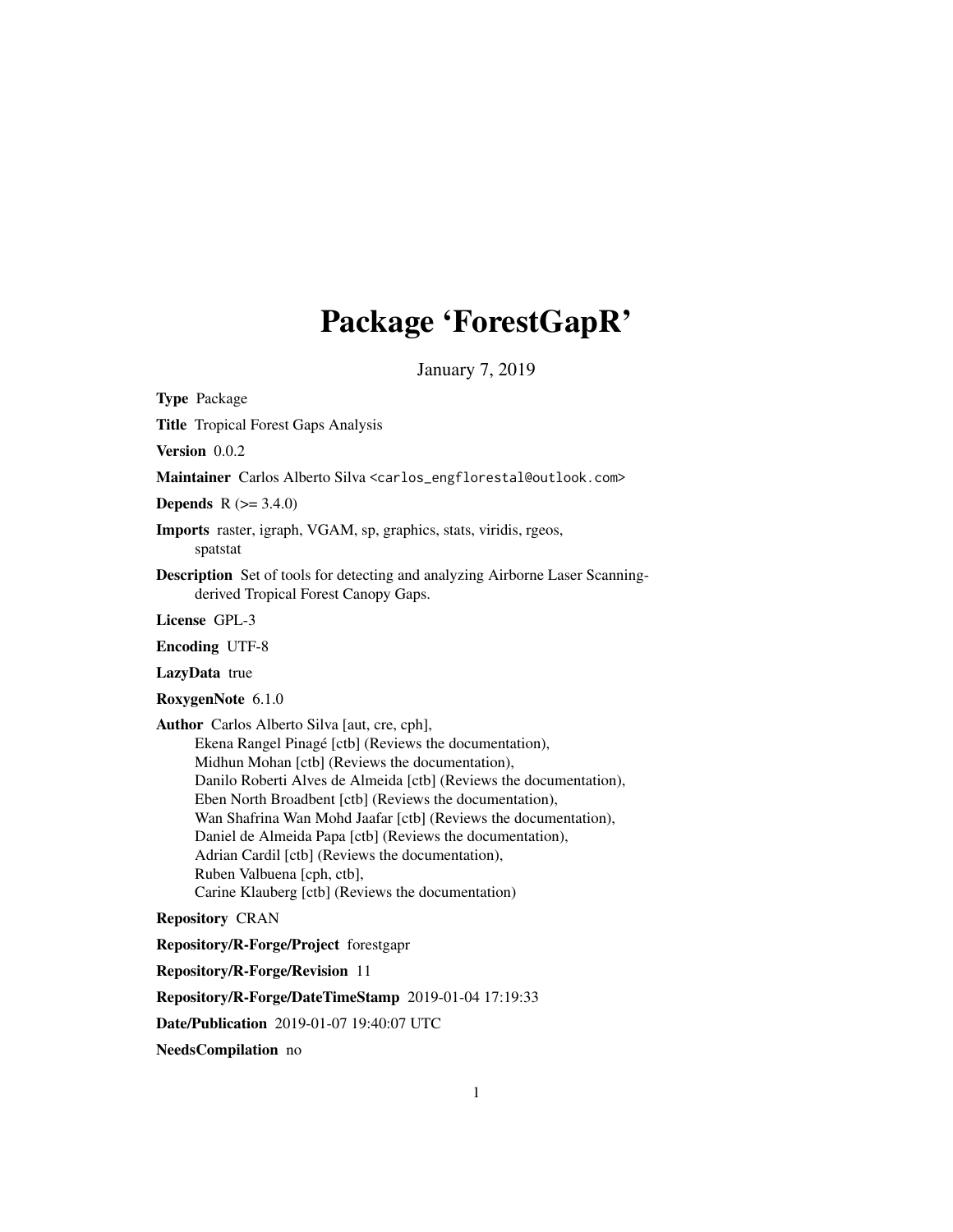### <span id="page-1-0"></span>R topics documented:

| Index |  |
|-------|--|
|       |  |
|       |  |
|       |  |
|       |  |
|       |  |
|       |  |
|       |  |
|       |  |
|       |  |

ALS\_CHM\_CAU\_2012 *ALS-derived CHM - Fazenda Cauaxi 2012*

#### Description

The Airborne Laser Scanning (ALS)-derived Canopy Height Model - (CHM) provided as an example dataset collected in 2012 at Fazenda Cauaxi in the Paragominas Municipality of Pará State, Brazil, in the eastern Amazon.

#### Usage

```
data(ALS_CHM_CAU_2012)
```
#### Format

The format is:'RasterLayer'

#### Details

The 1-m ALS-CHM was generated using Lastools software (Isenburg 2016)

#### Source

ALS data were acquired with support from USAID and the US Department of State with the technical assistance of the Brazilian Corporation for Agricultural Research (EMBRAPA) and the US Forest Service Office of International Programs via the Sustainable Landscapes Brazil Project (Keller, M. 2018).

#### References

Keller, M. 2018. Available online: https://www.paisagenslidar.cnptia.embrapa.br/webgis/

Isenburg, M. LAStools—Efficient Tools for Lidar Processing. 2018. Available online: http://www.cs.unc. edu/~isenburg/lastools/ (accessed on 3 October 2018).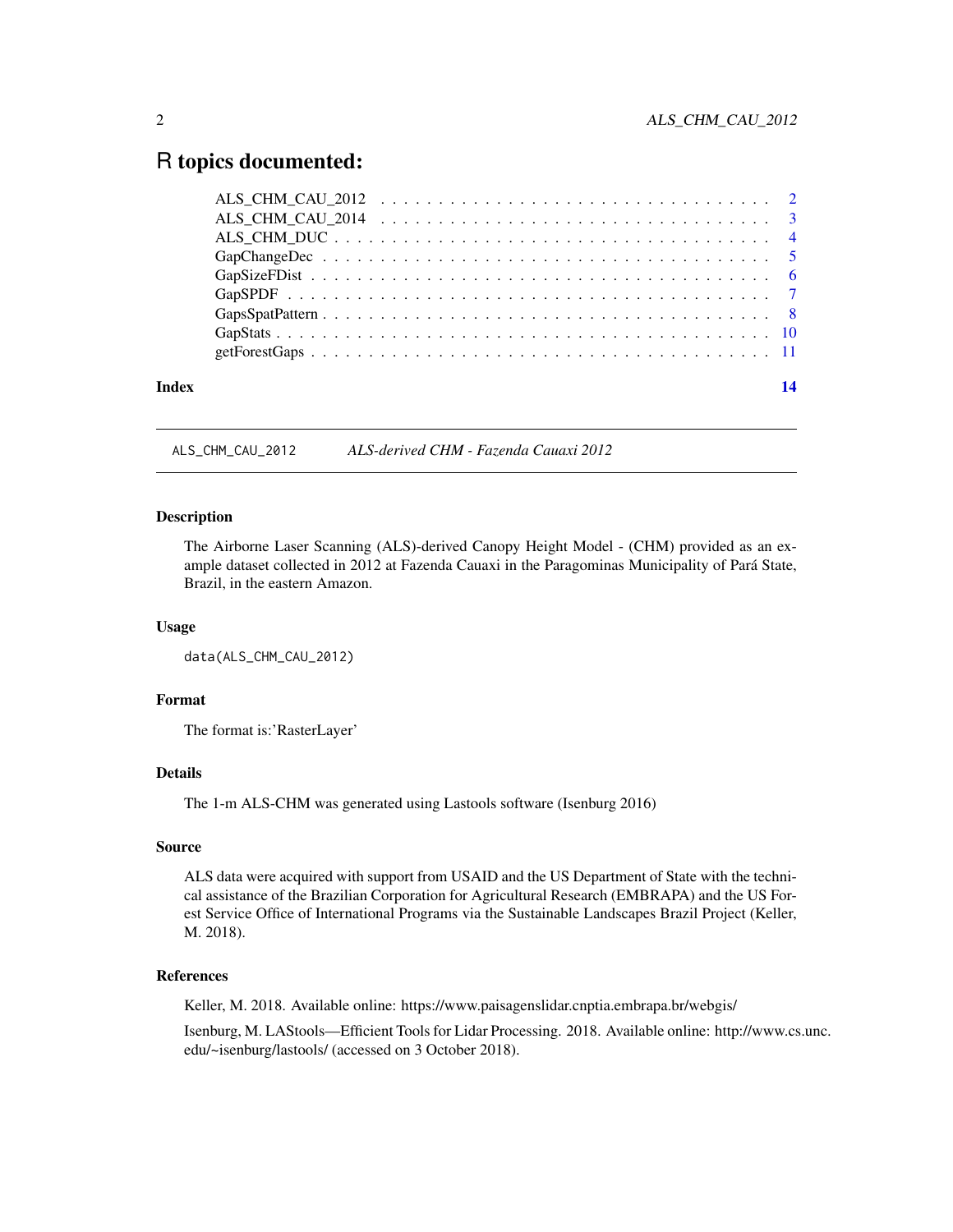#### <span id="page-2-0"></span>ALS\_CHM\_CAU\_2014 3

#### Examples

data(ALS\_CHM\_CAU\_2012) ## plot(ALS\_CHM\_CAU\_2012)

ALS\_CHM\_CAU\_2014 *ALS-derived CHM - Fazenda Cauaxi 2014*

#### **Description**

The Airborne Laser Scanning (ALS)-derived Canopy Height Model - (CHM) provided as an example dataset collected in 2014 at Fazenda Cauaxi in the Paragominas Municipality of Pará State, Brazil, in the eastern Amazon.

#### Usage

data(ALS\_CHM\_CAU\_2014)

#### Format

The format is:'RasterLayer'

#### Details

The 1-m ALS-CHM was generated using Lastools software (Isenburg 2016)

#### Source

ALS data were acquired with support from USAID and the US Department of State with the technical assistance of the Brazilian Corporation for Agricultural Research (EMBRAPA) and the US Forest Service Office of International Programs via the Sustainable Landscapes Brazil Project (Keller, M. 2018).

#### References

Keller, M. 2018. Available online: https://www.paisagenslidar.cnptia.embrapa.br/webgis/

Isenburg, M. LAStools—Efficient Tools for Lidar Processing. 2018. Available online: http://www.cs.unc. edu/~isenburg/lastools/ (accessed on 3 October 2018).

#### Examples

```
data(ALS_CHM_CAU_2014)
## plot(ALS_CHM_CAU_2014)
```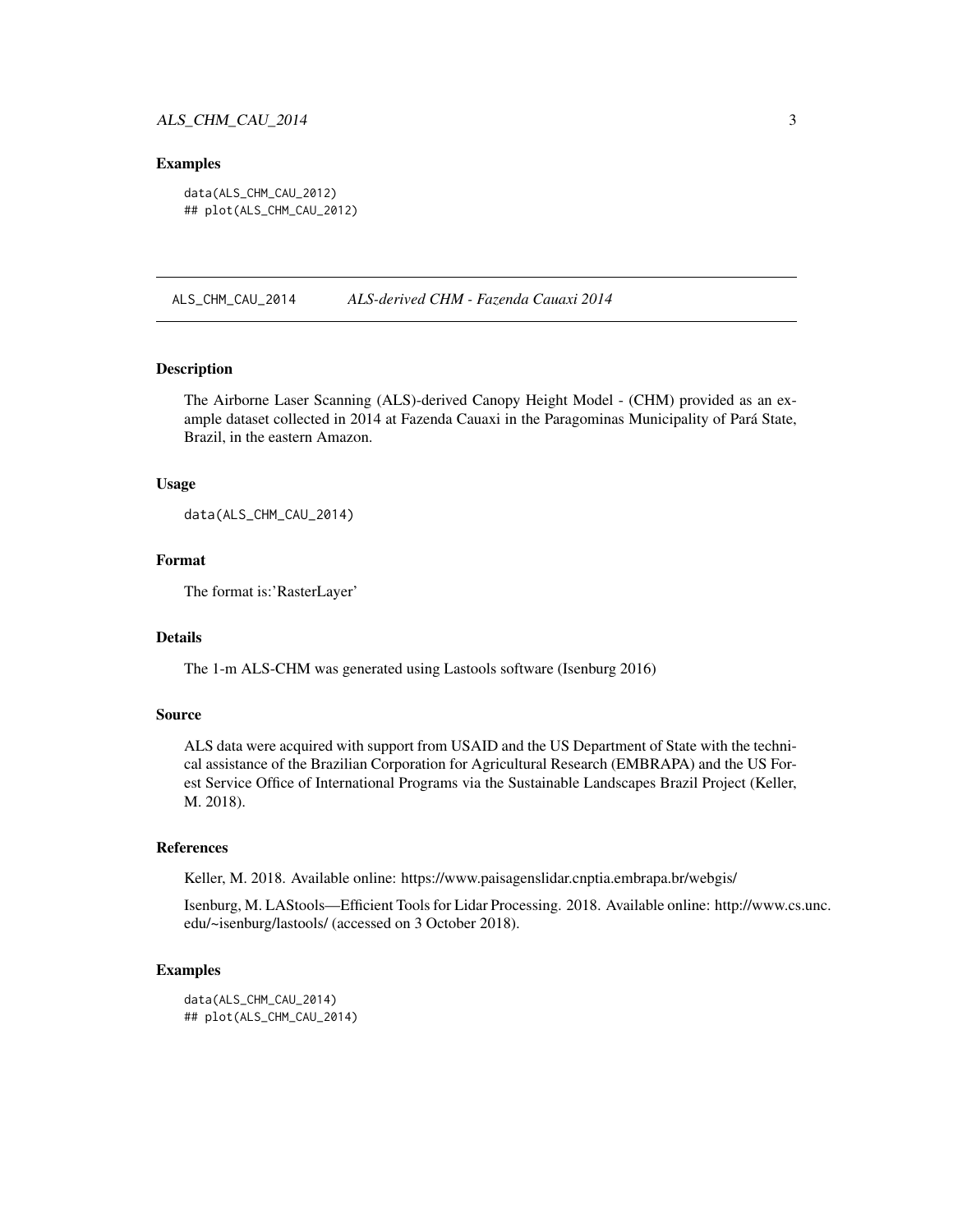<span id="page-3-0"></span>

#### Description

The Airborne Laser Scanning (ALS)-derived Canopy Height Model - (CHM) provided as an example dataset collected in 2012 at the Adolpho Ducke Forest Reserve in Municipality of Manaus of State of Amazonas, Brazil, in central Amazon.

#### Usage

data(ALS\_CHM\_DUC)

#### Format

The format is:'RasterLayer'

#### Details

The 1-m ALS-CHM was generated using Lastools software (Isenburg 2016)

#### Source

ALS data were acquired with support from USAID and the US Department of State with the technical assistance of the Brazilian Corporation for Agricultural Research (EMBRAPA) and the US Forest Service Office of International Programs via the Sustainable Landscapes Brazil Project (Keller, M. 2018).

#### References

Keller, M. 2018. Available online: https://www.paisagenslidar.cnptia.embrapa.br/webgis/

Isenburg, M. LAStools—Efficient Tools for Lidar Processing. 2018. Available online: http://www.cs.unc. edu/~isenburg/lastools/ (accessed on 3 October 2018).

#### Examples

data(ALS\_CHM\_DUC) ## plot(ALS\_CHM\_DUC)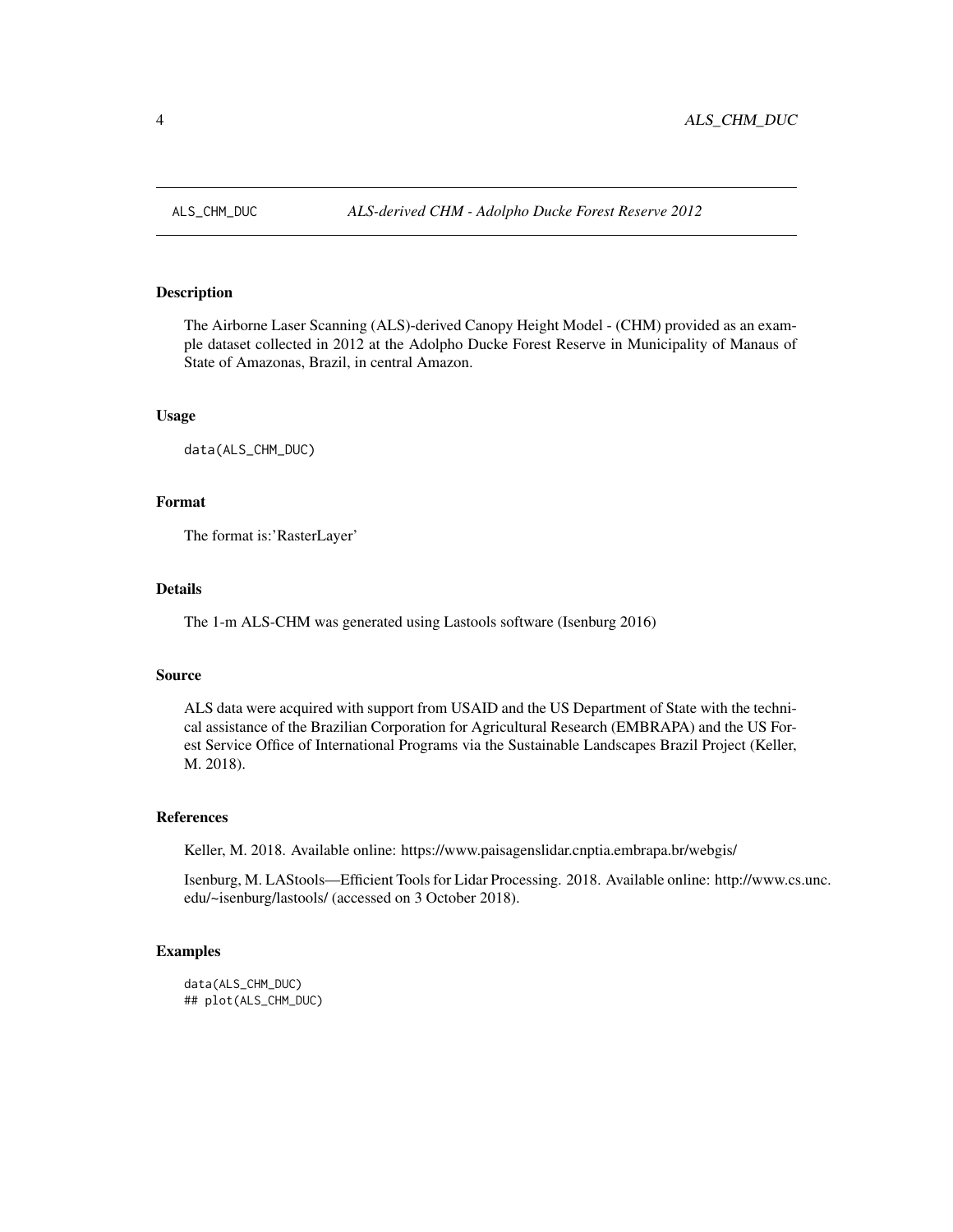<span id="page-4-0"></span>

#### Description

This function detects forest canopy gap changes across two forest gap RasterLayer ([raster](#page-0-0)) objects

#### Usage

```
GapChangeDec(gap_layer1,gap_layer2)
```
#### Arguments

| gap_layer1 | ALS-derived gap as an RasterLayer (raster) object at time 1. (output of getForestGaps<br>function). |
|------------|-----------------------------------------------------------------------------------------------------|
| gap_layer2 | ALS-derived gap as an RasterLayer (raster) object at time 2. (output of getForestGaps<br>function). |

#### Value

A RasterLayer ([raster](#page-0-0)) object representing forest gap change area

#### Author(s)

Carlos Alberto Silva.

#### Examples

```
## Not run:
#Loading raster and viridis libraries
library(raster)
library(viridis)
# ALS-derived CHM from Fazenda Cauxi - Brazilian tropical forest
data(ALS_CHM_CAU_2012)
data(ALS_CHM_CAU_2014)
# set height thresholds (e.g. 10 meters)
threshold<-10
size<-c(1,10^4) # m2
```

```
# Detecting forest gaps
gaps_cau2012<-getForestGaps(chm_layer=ALS_CHM_CAU_2012, threshold=threshold, size=size)
gaps_cau2014<-getForestGaps(chm_layer=ALS_CHM_CAU_2014, threshold=threshold, size=size)
```

```
# Detecting forest gaps changes
Gap_changes<-GapChangeDec(gap_layer1=gaps_cau2012,gap_layer2=gaps_cau2014)
```
# Plotting ALS-derived CHM and forest gaps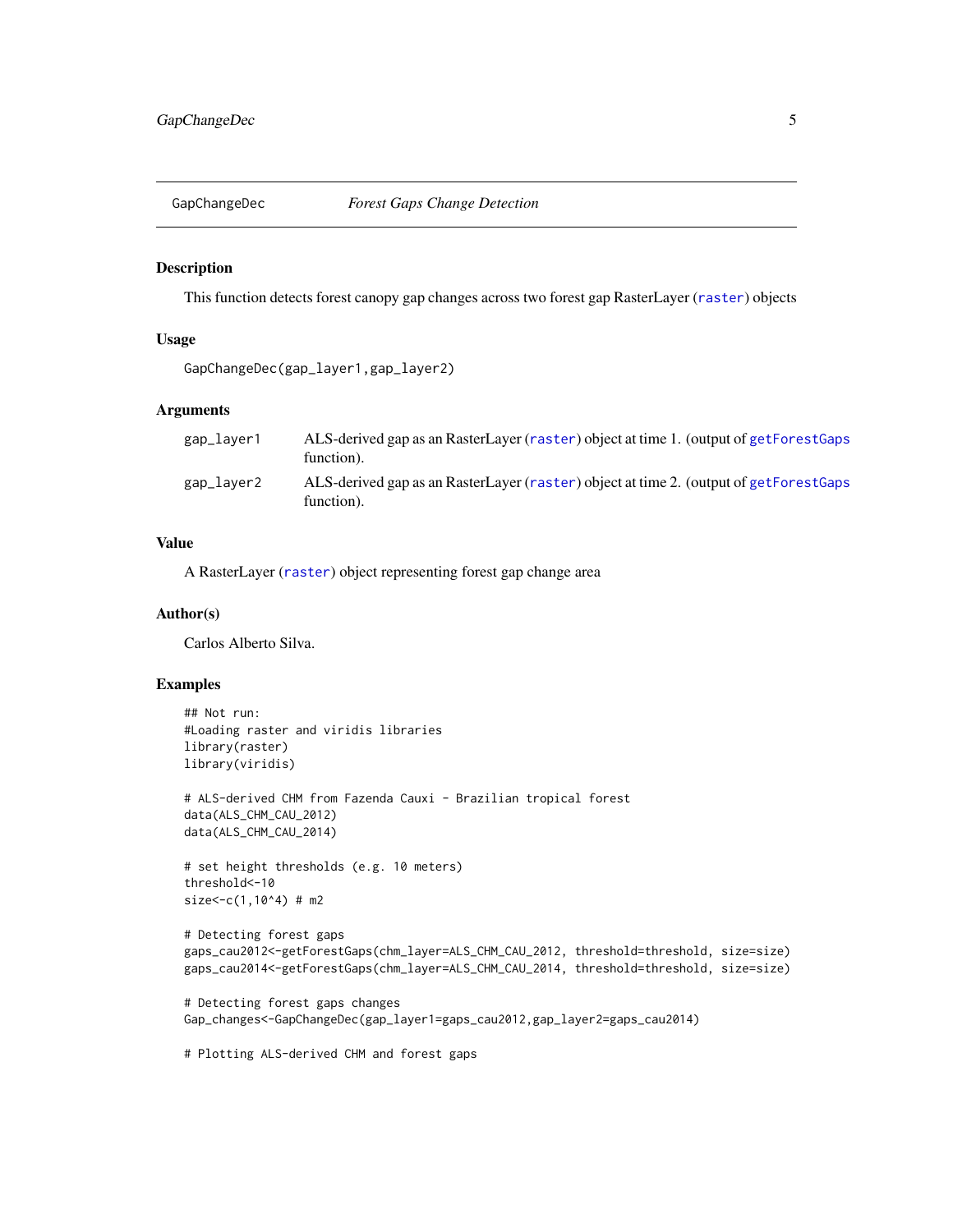```
par(mfrow=c(1,3))
plot(ALS_CHM_CAU_2012, main="Forest Canopy Gap - 2012", col=viridis(10))
plot(gaps_cau2012, add=TRUE, col="red", legend=FALSE)
plot(ALS_CHM_CAU_2014, main="Forest Canopy Gap - 2014", col=viridis(10))
plot(gaps_cau2014, add=TRUE,col="red", legend=FALSE)
plot(ALS_CHM_CAU_2014,main="Forest Gap Changes Detected",col=viridis(10))
plot(Gap_changes, add=TRUE, col="orange", legend=FALSE)
## End(Not run)
```
GapSizeFDist *Forest Canopy Gap-size Frequency Distributions*

#### Description

This function quantifies the size frequency distribution of forest canopy gaps using Zeta distribution, which is a discrete power-law probability density.

#### Usage

```
GapSizeFDist(gaps_stats,...)
```
#### Arguments

| gaps_stats              | A data frame containing basic statistics of forest gaps. Output of (GapStats)<br>function. |
|-------------------------|--------------------------------------------------------------------------------------------|
| $\cdot$ $\cdot$ $\cdot$ | Supplementary parameters for (plot).                                                       |

#### Value

A log-log plot of gap-size Frequency Distributions and a vector containing the  $\lambda$  and minimum value of the likelihood. The parameter  $\lambda$  is the scaling exponent for the power-law Zeta distribution fitted to the data using maximum likelihood. See details section.

#### Details

For the Zeta distribution with parameter  $\lambda$ , the probability that gap size takes the integer value k is:

$$
f(k) = \frac{k^{-\lambda}}{zeta(\lambda)}
$$

where the denominator is the Riemann zeta function, and is undefined for  $\lambda = 1$ . The function calculates maximum likelihood estimates (MLE) of  $\lambda$  by minimizing a negative log-likelihood function (Asner et 2013).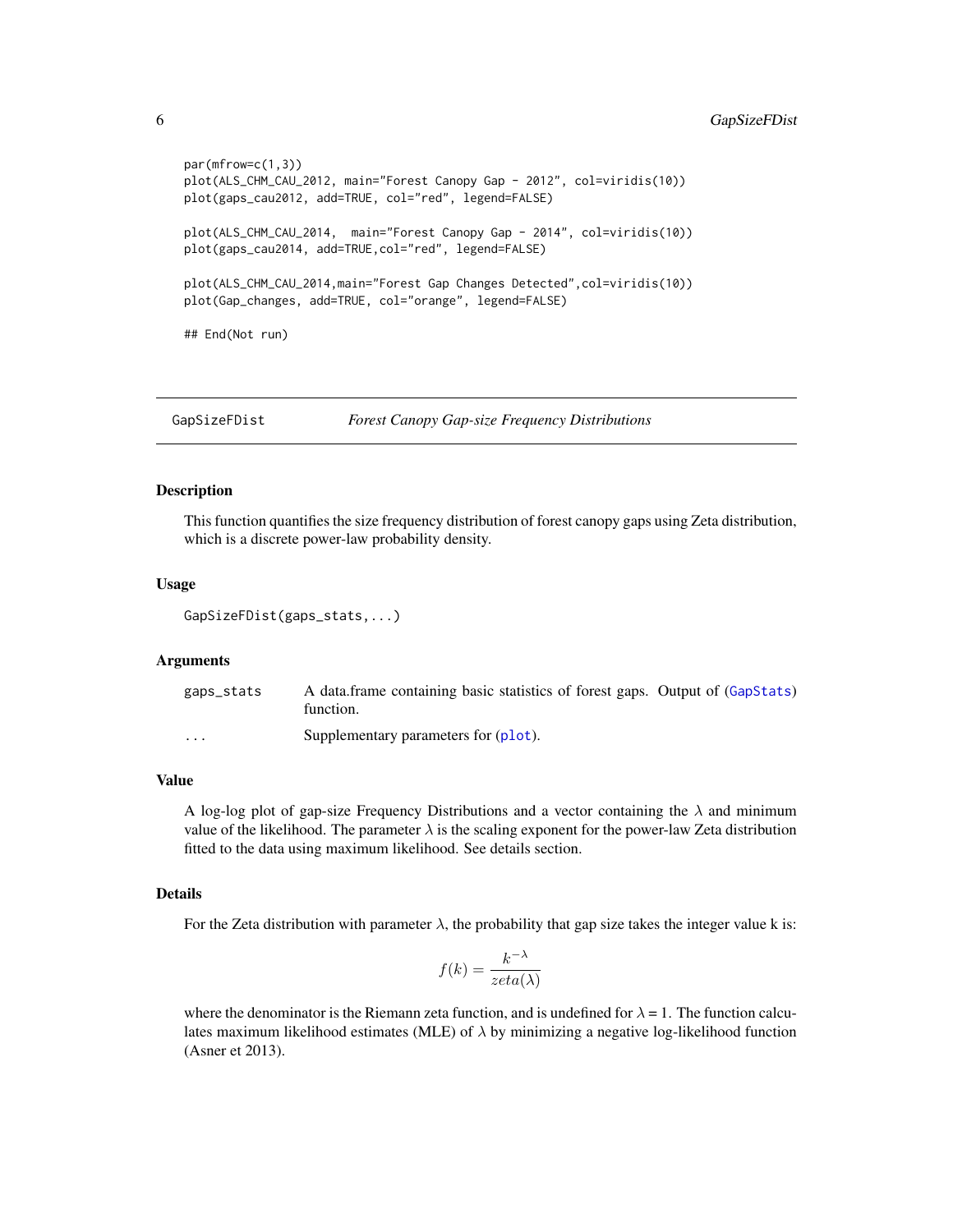#### <span id="page-6-0"></span> $GapSPDF$  7

#### Author(s)

Carlos Alberto Silva. This function was implemented based on the R script provided by Asner et al. (2013)

#### References

Asner, G.P., Kellner, J.R., Kennedy-Bowdoin, T., Knapp, D.E., Anderson, C. & Martin, R.E. (2013). Forest canopy gap distributions in the Southern Peruvian Amazon. PLoS One, 8, e60875.

White EP, Enquist BJ, Green JL (2008) On estimating the exponent of powerlaw frequency distributions. Ecology 89: 905–912.

#### Examples

```
#Loading raster library
library(raster)
# ALS-derived CHM over Adolpho Ducke Forest Reserve - Brazilian tropical forest
data(ALS_CHM_DUC)
# set height tresholds (e.g. 10 meters)
threshold<-10
size < -c(1,10^4) # m2
# Detecting forest gaps
gaps_duc<-getForestGaps(chm_layer=ALS_CHM_DUC, threshold=threshold, size=size)
# Computing basic statistis of forest gap
gaps_stats<-GapStats(gap_layer=gaps_duc, chm_layer=ALS_CHM_DUC)
```

```
# Gap-size Frequency Distributions
GapSizeFDist(gaps_stats=gaps_stats, col="forestgreen", pch=16, cex=1,
axes=FALSE,ylab="Gap Frequency",xlab=as.expression(bquote("Gap Size" ~ (m^2) )))
axis(1);axis(2)
grid(4,4)
```
<span id="page-6-1"></span>GapSPDF *Forest Canopy Gaps as Spatial Polygons*

#### Description

This function converts forest canopy gaps as RasterLayer ([raster](#page-0-0)) to [SpatialPointsDataFrame-class](#page-0-0) objects

#### Usage

GapSPDF(gap\_layer)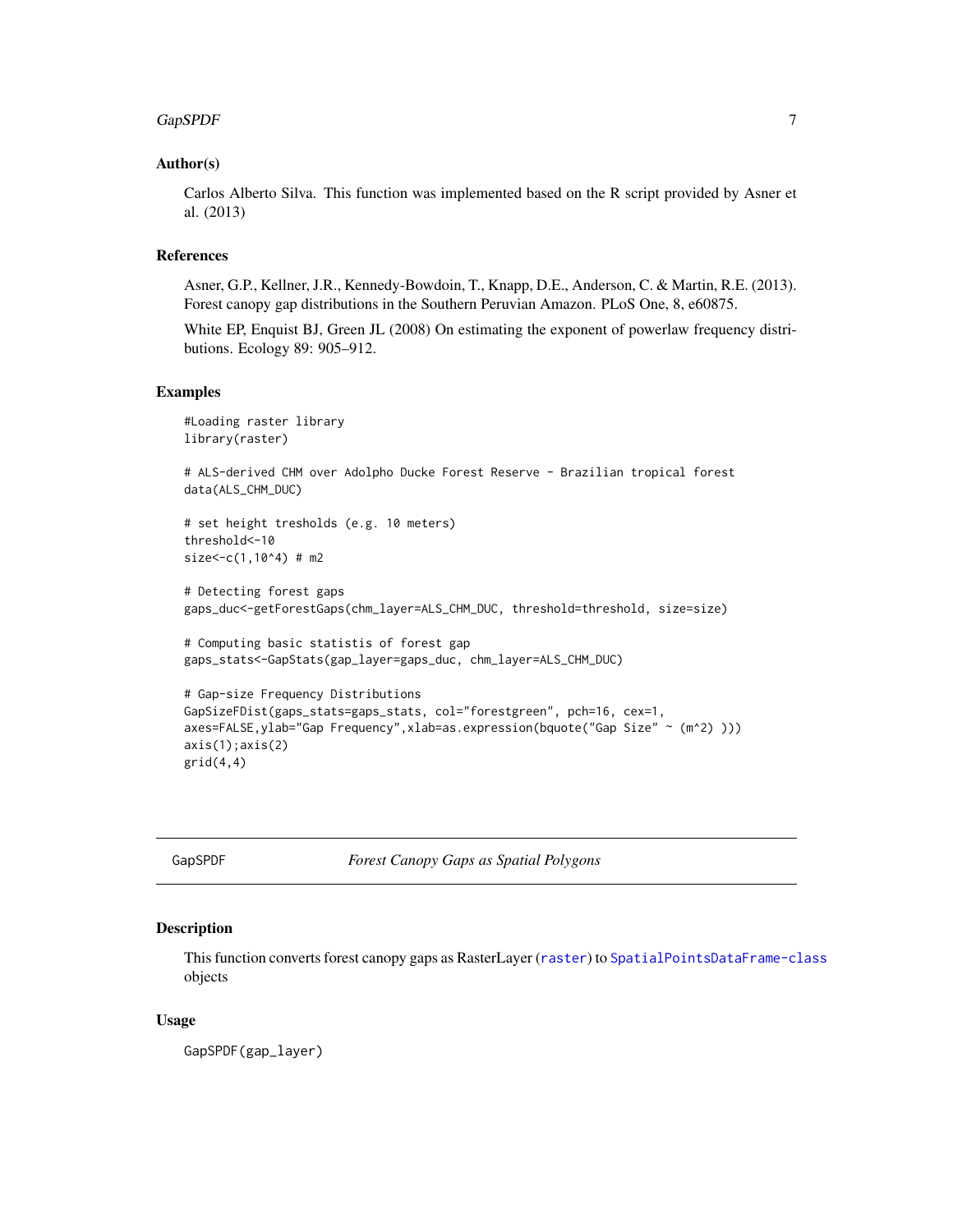#### <span id="page-7-0"></span>Arguments

gap\_layer ALS-derived gap layer (output of [getForestGaps](#page-10-1) function). An object of the classs RasterLayer.

#### Value

A [SpatialPointsDataFrame-class](#page-0-0) object of the forest canopy gaps. The output file can be exported as a ESRI shapefile using [writeOGR](#page-0-0) function in the *rgdal* package.

#### Author(s)

Carlos Alberto Silva.

#### Examples

```
## Not run:
#Loading raster and viridis libraries
library(raster)
library(viridis)
```

```
# ALS-derived CHM over Adolpho Ducke Forest Reserve - Brazilian tropical forest
data(ALS_CHM_DUC)
```

```
# set height thresholds (e.g. 10 meters)
threshold<-10
size<-c(1,10^44) \# m2
```

```
# Detecting forest gaps
gaps_duc<-getForestGaps(chm_layer=ALS_CHM_DUC, threshold=threshold, size=size)
```

```
# Converting raster layer to SpatialPolygonsDataFrame
gaps_spdf<-GapSPDF(gap_layer=gaps_duc)
```

```
# Plotting ALS-derived CHM and forest gaps
plot(ALS_CHM_DUC, col=viridis(10), xlim=c(173025,173125), ylim=c(9673100,96731200))
plot(gaps_spdf, add=TRUE, border="red", lwd=2)
```

```
# Populating the attribute table of Gaps_spdf with gaps statistics
gaps_stats<-GapStats(gap_layer=gaps_duc, chm_layer=ALS_CHM_DUC)
gaps_spdf<-merge(gaps_spdf,gaps_stats, by="gap_id")
head(gaps_spdf@data)
```
## End(Not run)

GapsSpatPattern *Spatial Pattern Analysis of Forest Canopy Gaps*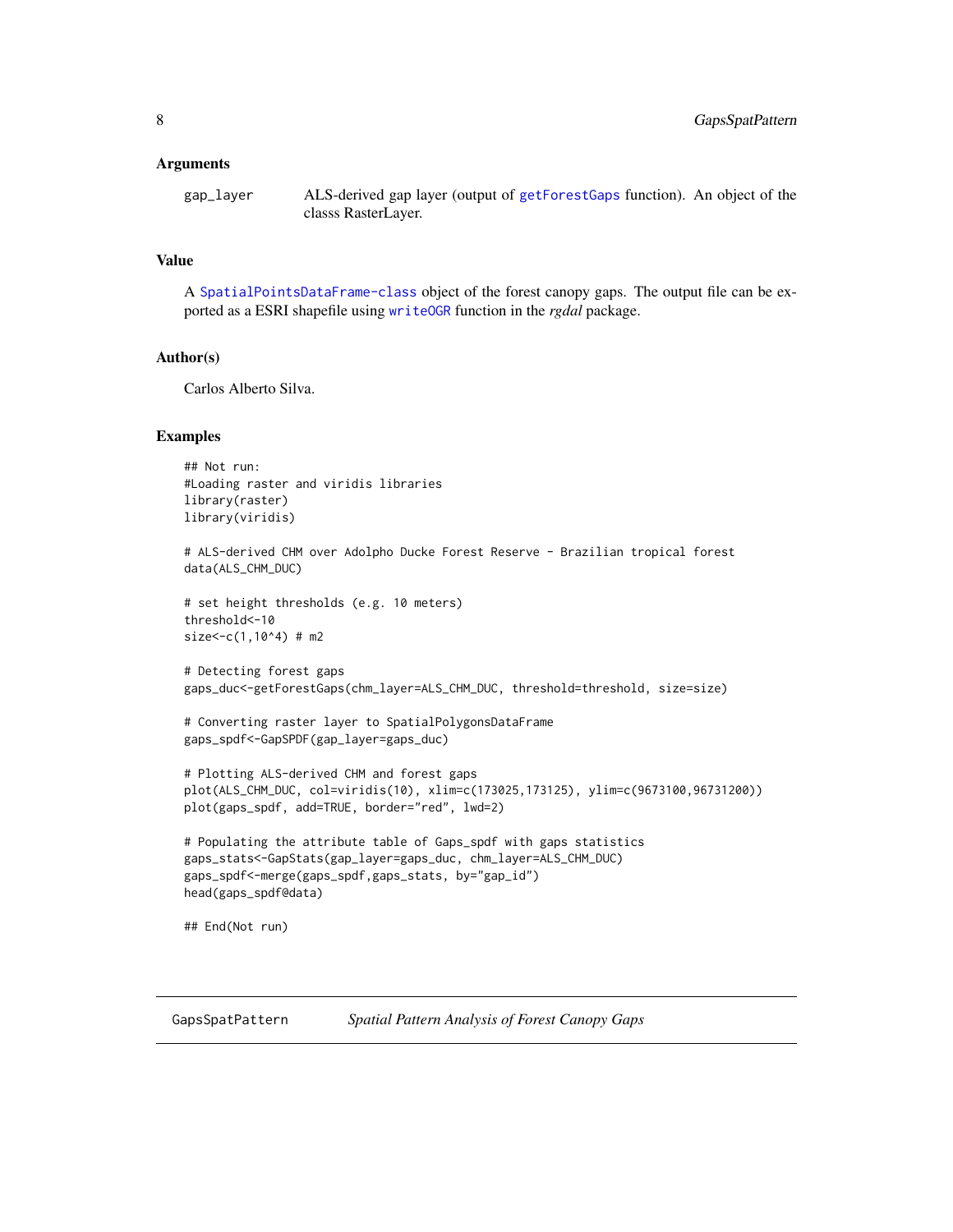#### <span id="page-8-0"></span>GapsSpatPattern 9

#### Description

This function computes second order statistics of forest canopy gaps ([raster](#page-0-0)) to [SpatialPointsDataFrame-class](#page-0-0) objects

#### Usage

```
GapsSpatPattern(gap_SPDF_layer,chm_layer)
```
#### Arguments

|           | gap_SPDF_layer A SpatialPointsDataFrame-class object of the forest canopy gaps. Output |
|-----------|----------------------------------------------------------------------------------------|
|           | of (GapSPDF) function. An object of the classs SpatialPointsDataFrame-class            |
| chm_laver | ALS-derived Canopy Height Model (CHM) RasterLayer (raster) object. An                  |
|           | object of the classs RasterLayer.                                                      |

#### Value

A plot with Ripley's K- and L-functions. Value of Clark-Evans index (R) and test for randomness  $(R=1)$ , aggregation  $(R<1)$  or uniform distribution  $(R>1)$ .

#### Author(s)

Ruben Valbuena and Carlos Alberto Silva.

#### References

*spatstat* package,see [Kest](#page-0-0),[Lest](#page-0-0), and [clarkevans.test](#page-0-0).

#### Examples

```
## Not run:
#Loading raster and viridis libraries
library(raster)
library(viridis)
# ALS-derived CHM from Fazenda Cauxi - Brazilian tropical forest
data(ALS_CHM_CAU_2012)
data(ALS_CHM_CAU_2014)
# set height thresholds (e.g. 10 meters)
threshold <- 10
size <- c(1,1000) # m2
# Detecting forest gaps
gaps_cau2012 <- getForestGaps(chm_layer = ALS_CHM_CAU_2012, threshold=threshold, size=size)
gaps_cau2014 <- getForestGaps(chm_layer = ALS_CHM_CAU_2014, threshold=threshold, size=size)
# Converting raster layers to SpatialPolygonsDataFrame
gaps_cau2012_spdf <- GapSPDF(gap_layer = gaps_cau2012)
gaps_cau2014_spdf <- GapSPDF(gap_layer = gaps_cau2014)
```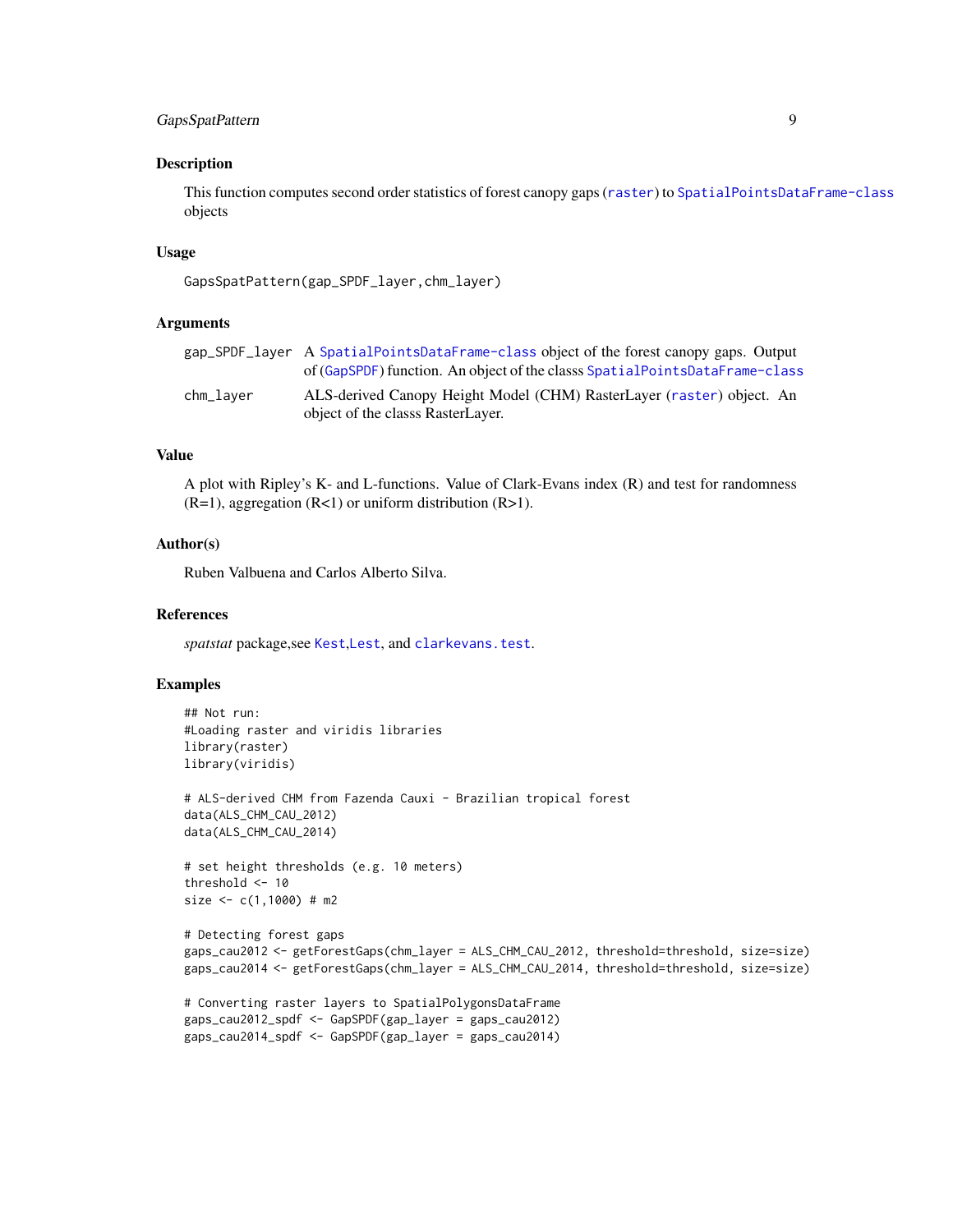#### 10 GapStats and the contract of the contract of the contract of the contract of the contract of the contract of the contract of the contract of the contract of the contract of the contract of the contract of the contract o

```
# Spatial pattern analysis of each year
gaps_cau2012_SpatPattern <- GapsSpatPattern(gaps_cau2012_spdf, ALS_CHM_CAU_2012)
gaps_cau2014_SpatPattern <- GapsSpatPattern(gaps_cau2014_spdf, ALS_CHM_CAU_2014)
```
## End(Not run)

#### <span id="page-9-1"></span>GapStats *Forest Canopy Gaps Stats*

#### Description

This function computes a series of forest canopy gap statistics

#### Usage

```
GapStats(gap_layer, chm_layer)
```
#### Arguments

| gap_layer | ALS-derived gap as RasterLayer (raster) object (output of getForestGaps<br>function). An object of the classs RasterLayer.         |
|-----------|------------------------------------------------------------------------------------------------------------------------------------|
| chm_laver | ALS-derived Canopy Height Model (CHM) RasterLayer (raster) used in getForestGaps<br>function. An object of the classs RasterLayer. |

#### Details

# List of forest gaps statistics:

- gap\_id: gap id
- gap\_area area of gap (m2)
- chm\_max Maximum canopy height (m) within gap boundary
- chm\_min Minimum canopy height (m) within gap boundary
- chm\_mean Mean canopy height (m) within gap boundary
- chm\_sd Standard Deviation of canopy heights (m) within gap boundary
- chm\_gini Gini Coefficient of canopy heights (m) within gap boundary
- chm\_range Range of canopy heights (m) within gap boundary

#### Value

A data.frame containing forest canopy gap statistics

#### Author(s)

Carlos Alberto Silva.

<span id="page-9-0"></span>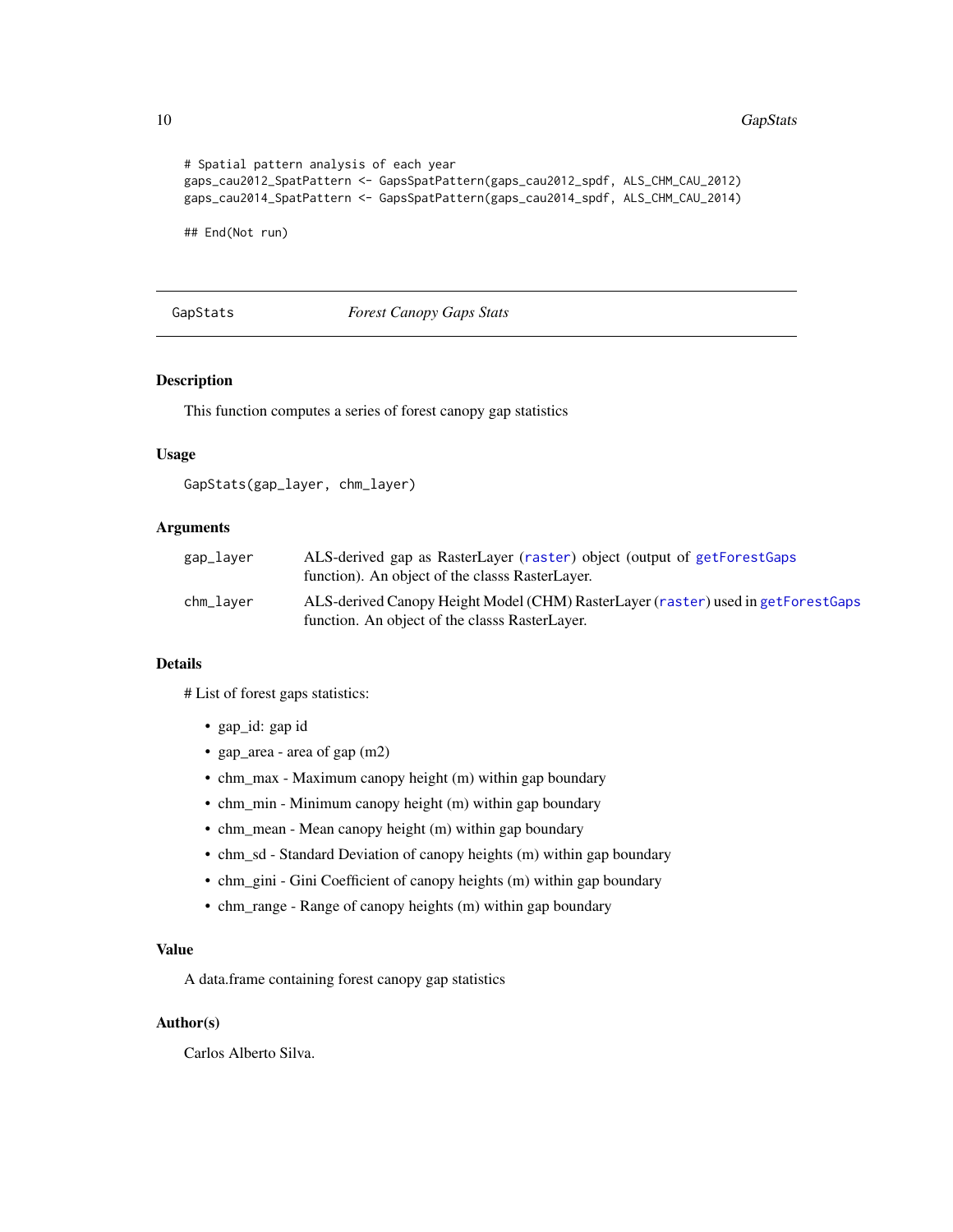#### <span id="page-10-0"></span>getForestGaps 11

#### Examples

```
#Loading raster library
library(raster)
# ALS-derived CHM over Adolpho Ducke Forest Reserve - Brazilian tropical forest
data(ALS_CHM_CAU_2012)
# set height thresholds (e.g. 10 meters)
threshold<-10
size < -c(5,10^4) # m2
# Detecting forest gaps
gaps_duc<-getForestGaps(chm_layer=ALS_CHM_DUC, threshold=threshold, size=size)
# Computing basic statistis of forest gap
```

```
gaps_stats<-GapStats(gap_layer=gaps_duc, chm_layer=ALS_CHM_DUC)
```
<span id="page-10-1"></span>getForestGaps *Forest Canopy Gap Detection*

#### Description

This function detects forest canopy gaps on Airborne Laser Scanning(ALS)-derived Canopy Height Model (CHM).

#### Usage

```
getForestGaps(chm_layer, threshold=10, size=c(1,10^4))
```
#### Arguments

| chm_laver | ALS-derived Canopy Height Model (CHM) RasterLayer (raster) object. An<br>object of the classs RasterLayer.                                                             |
|-----------|------------------------------------------------------------------------------------------------------------------------------------------------------------------------|
| threshold | Height threshold for gap detection. Default is 10 m.                                                                                                                   |
| size      | A vector containing the minimum and maximum gap size - area (m2). Gaps<br>with area $\langle$ size[1] or area $>$ size[2] are not considered. Default is 1 m2 and 1ha. |

#### Value

Forest Gaps. An object of the classs RasterLayer.

#### Author(s)

Carlos Alberto Silva.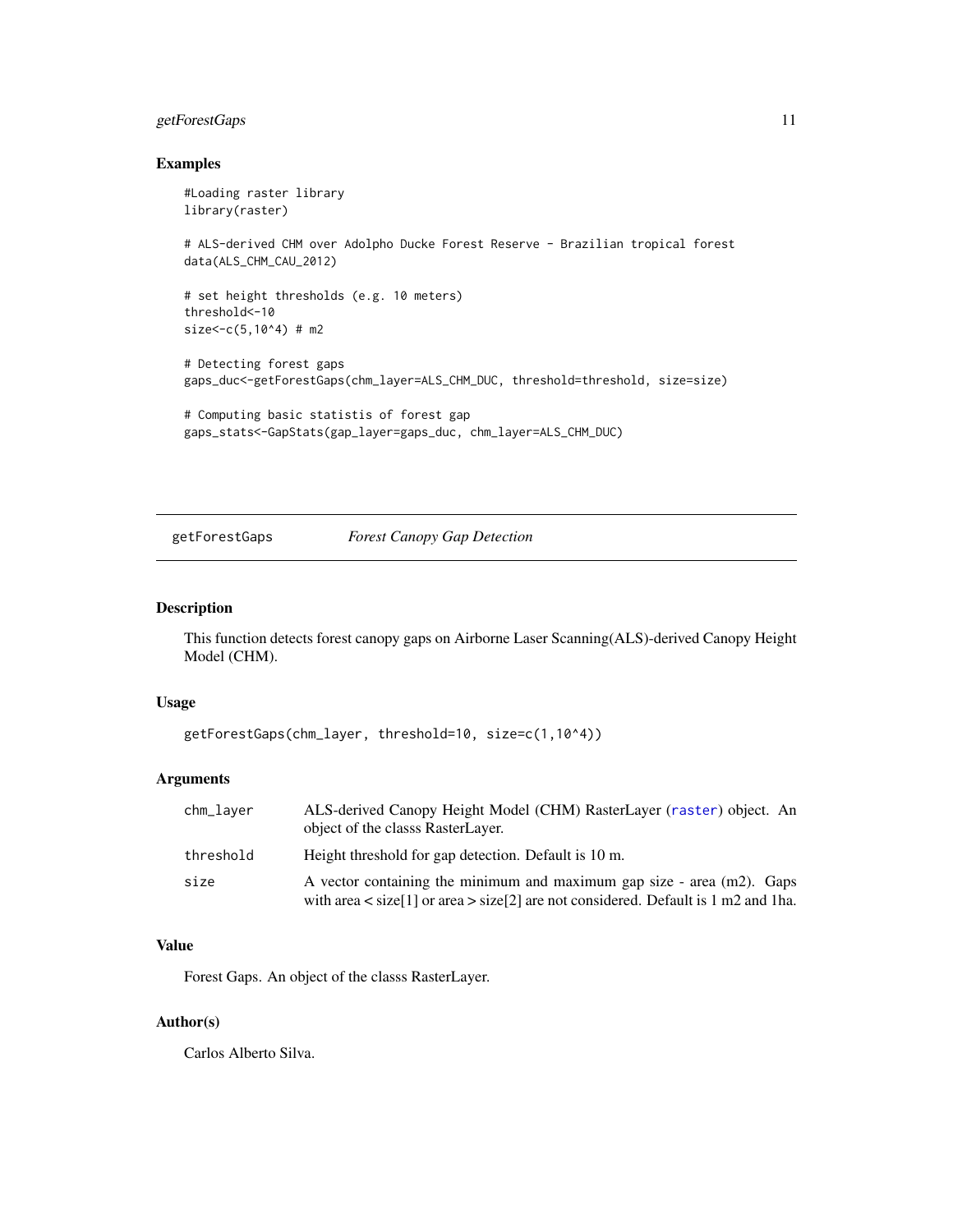#### Examples

```
#=======================================================================#
# Importing ALS-derived Canopy Height Model (CHM)
#=======================================================================#
#Loading raster and viridis libraries
library(raster)
library(viridis)
# ALS-derived CHM over Adolpho Ducke Forest Reserve - Brazilian tropical forest
data(ALS_CHM_DUC)
# Plotting chm
plot(ALS_CHM_DUC, col=viridis(10), main= "ALS CHM")
grid()
#=======================================================================#
# Example 1: Forest Gap detection using a fixed canopy height thresholds
#=======================================================================#
# set height thresholds (e.g. 10 meters)
threshold<-10
size<-c(1,10^4) # m2
# Detecting forest gaps
gaps_duc<-getForestGaps(chm_layer=ALS_CHM_DUC, threshold=threshold, size=size)
# Ploting gaps
plot(gaps_duc, col="red", add=TRUE, main="Forest Canopy Gap", legend=FALSE)
#=======================================================================#
# Example 2: Gap detection using multiple canopy height thresholds
#=======================================================================#
# set the height thresholds
nthresholds<-c(10,15,20,25)
size < -c(1,10^4) # m2
# creating an empy raster stack to store multplie gaps as RasterLayers
gaps_stack<-stack()
# Gap detection
for (i in nthresholds){
 gaps_i<-getForestGaps(chm_layer=ALS_CHM_DUC, threshold=i, size=size)
names(gaps_i)<-paste0("gaps_",i,"m")
 gaps_stack<-stack(gaps_stack,gaps_i)
}
# plot gaps
par(mfrow=c(2,2))
plot(ALS_CHM_DUC, col=viridis(10), main="Height threshold 10m")
plot(gaps_stack$gaps_10m, col="red",add=TRUE, legend=FALSE)
```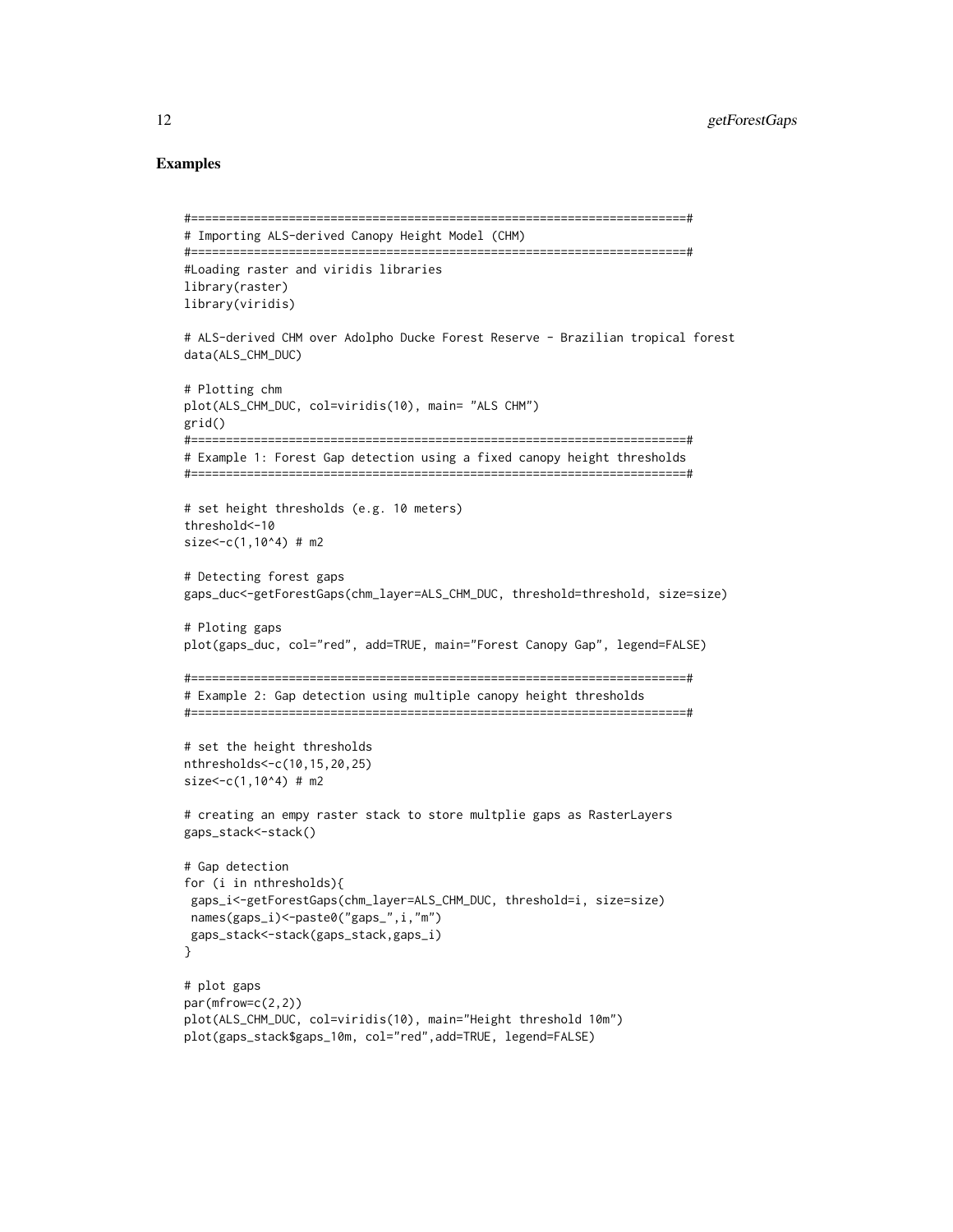#### getForestGaps 13

plot(ALS\_CHM\_DUC, col=viridis(10), main="Height threshold 15m") plot(gaps\_stack\$gaps\_15m, col="red",add=TRUE, legend=FALSE)

plot(ALS\_CHM\_DUC, col=viridis(10), main="Height threshold 20m") plot(gaps\_stack\$gaps\_20m, col="red",add=TRUE, legend=FALSE)

plot(ALS\_CHM\_DUC, col=viridis(10), main="Height threshold 25m") plot(gaps\_stack\$gaps\_25m, col="red",add=TRUE, legend=FALSE)